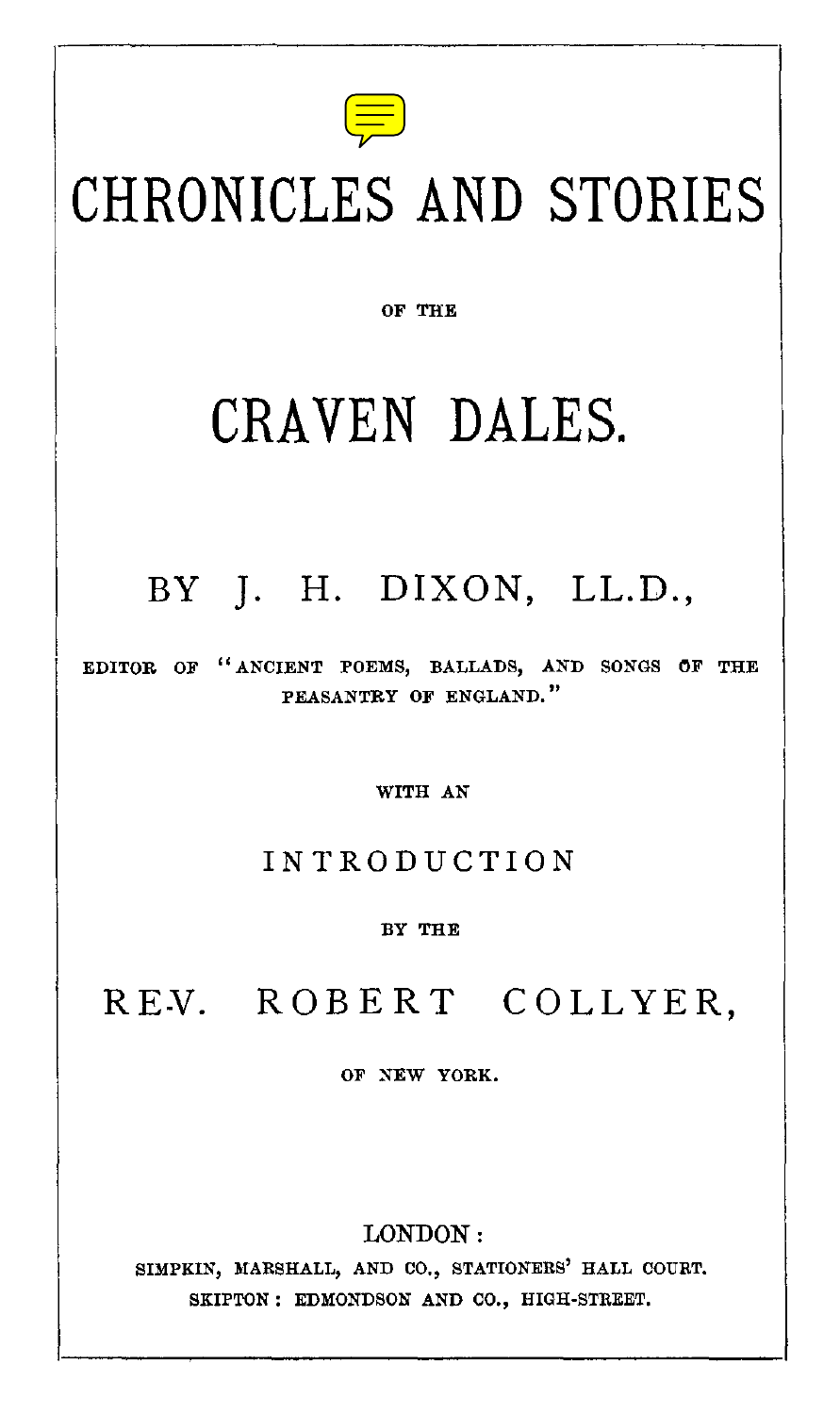

### PUBLISHERS' PREFACE.

HE major part of the "Chronicles and Stories of the Craven Dales," which we have the pleasure of publishing for the first time in book form, were originally contributed by the author, Dr. Dixon, to the pages of a small monthly publication issued from one of the Skipton printing offices in the years 1853-7. By arrangement with the author this re-publication was undertaken, in the belief that all the personal friends and admirers of Dr. Dixon, and many others who are interested in the historical associations, legends, and traditions of the Craven district—famous alike for its antiquities and folk-lore as for its beautiful natural scenery—would be glad to possess the Stories in this more permanent and handy form.

Dr. Dixon's keen interest in everything relating to Craven induced him to collect and treasure up with great care every scrap of information that he met with, pertaining to the men and manners of the olden time. The quaint and humorous incidents narrated by Craven Dalesmen around the winter fireside, the weird stories and fairy legends, handed down by fathers to sons, were treasured in the retentive memory and skilfully interwoven by the able hand of the author. For the present work Dr. Dixon re-wrote many of the chapters, amending and extending them according to his later judgment and taste, making use, too, of all his more recent gleanings. He had well-nigh completed his selfimposed task—to him, indeed, a labour of love—when a somewhat brief illness in 1876 resulted in his death at the age of 73 years. This mournful event is the explanation of the abrupt conclusion of the last chapter of the Stories.